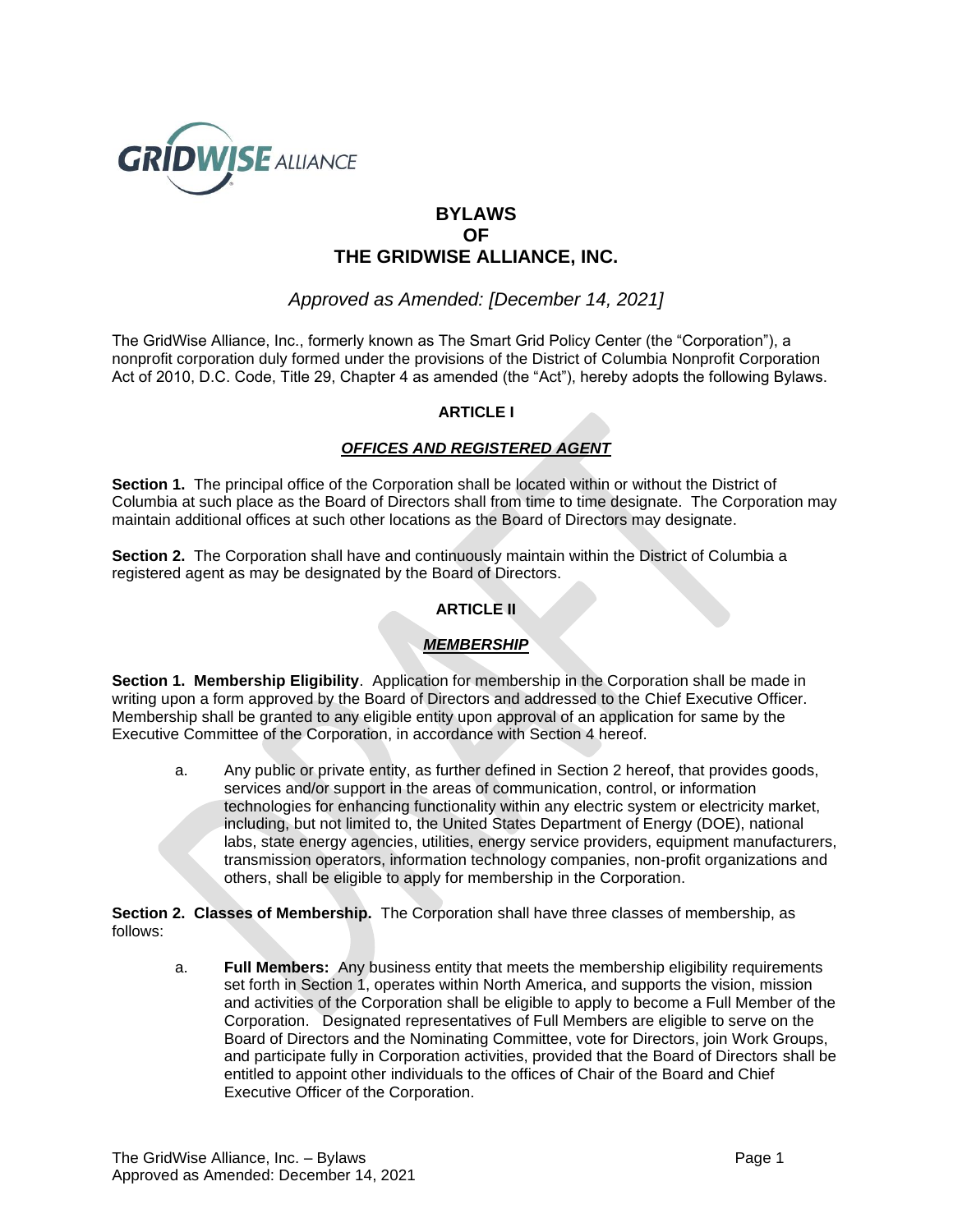- b. **Affiliate Members:** Any college, university, or other similar entity not eligible to become a Full Member or Associate Member, as determined by the Board of Directors, that supports the vision, mission and activities of the Corporation shall be eligible to apply to become an Affiliate Member of the Corporation. Designated representatives of Affiliate Members are not eligible to serve on the Board of Directors but shall be eligible to vote for Directors or at meetings of the membership. Affiliate Members shall be eligible to join Work Groups and to participate in other activities of the Corporation.
- c. **Associate Members:** Any governmental entity, non-profit organization whose primary source of revenue is membership dues, or other similar entity not eligible to become a Full or Affiliate Member, subject to approval by the Board of Directors, that supports the vision, mission and activities of the Corporation, shall be eligible to apply to become an Associate Member of the Corporation. Designated representatives of Associate Members are not eligible to serve on the Board of Directors. Associate Members shall be eligible to vote for Directors, join Work Groups and participate in other activities of the Corporation.

**Section 3. Membership Voting Rights.** Designated representatives of Full Members and Associate Members in good standing shall be entitled to vote on each matter being submitted to a vote of the members. The procedures for voting shall be as set forth below in these Bylaws. Each voting member shall designate in writing a person who shall be entitled to exercise its voting and other rights as a voting member of the Corporation.

**Section 4. Election of Members.** The Chief Executive Officer shall submit applications of eligible entities, as described in Section 1 hereof, for membership to the Executive Committee for its consideration. Upon approval of an application by a majority vote of the Executive Committee, the Chief Executive Officer shall notify the applicant and, upon payment to the Corporation of the applicable annual dues, the applicant shall become a member of the Corporation.

**Section 5. Membership Dues and Assessments.** The Board of Directors shall establish membership dues and assessments from time to time, as it may deem necessary and proper. Dues will be invoiced and collected on a calendar year basis from the date in which an organization is approved for membership by the Executive Committee. Each member is obligated to pay membership dues and assessments, as invoiced, in full for the year in which membership is held. No dues will be refunded. Resignation, suspension or expulsion will not relieve a member from its obligation to pay its dues and assessments for the fiscal year in which it resigned or was suspended or expelled.

**Section 6. Resignation of Membership.** Any member may resign from membership in the Corporation by providing the Chief Executive Officer with sixty (60) days' written notice. Resignation shall not operate to relieve a member from its obligation to pay dues or assessments due to the Corporation as of the date of resignation from membership.

**Section 7. Termination/Suspension of Membership.** Any member whose dues or assessments, or any part thereof, are delinquent for a period exceeding sixty (60) days from the designated payment due date shall receive written notice from the Chief Executive Officer. Should payment not be received within thirty (30) days of the date of the notice, the Executive Committee may suspend the member without hearing or prior notice. A suspended member shall lose all of its membership privileges until reinstatement of membership by the Board of Directors. Should the open amount remain unpaid for an additional thirty (30) days, the issue will be referred to the Board of Directors which may elect to terminate the membership of the delinquent member at that time or may, under conditions of extreme emergency, elect to provide an official time extension for payment. Any membership so terminated may be reinstated by the Board of Directors after full payment of delinquent dues and upon such other terms and conditions as the Board of Directors may determine. The Board of Directors by a two-thirds vote may expel a member for cause other than non-payment of dues or assessments after appropriate notice and a due process hearing, at which time the member may be represented by counsel if it so elects. "Cause" shall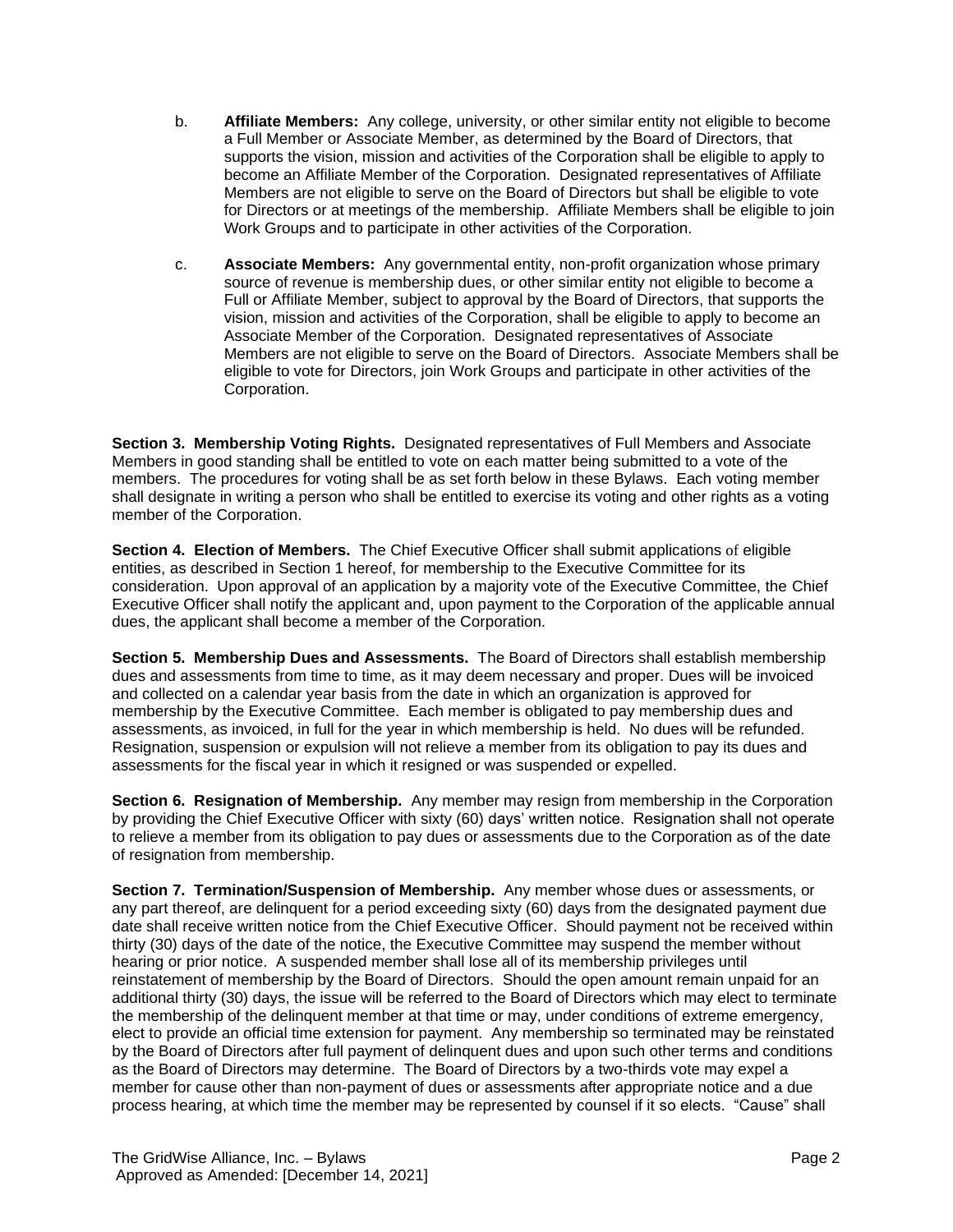include loss of eligibility for membership, failure to comply with these Bylaws or any rules or procedures adopted by the Board of Directors, or any act deemed by the Board of Directors not to be in the best interest of the Corporation.

### **ARTICLE III**

#### *MEETINGS OF MEMBERS*

**Section 1. Place of Meetings.** All meetings of the members shall be held at such place, either within or without the District of Columbia, as from time to time may be fixed by the Board of Directors. The Board of Directors may determine to hold any meeting of the members by means of the internet or other electronic communications technology permitted under the Act.

**Section 2. Annual Meeting.** An annual meeting of the members shall be held at such time and place as the Board of Directors may determine, for the transaction of all proper business as may come before the meeting.

**Section 3. Special Meetings.** Special meetings of the members may be called by the Executive Committee, the Board of Directors or by the written request of twenty-five (25) percent of the voting members.

**Section 4. Notice of Meetings.** Notice of all meetings of the members shall be delivered to the members in accordance with the terms of this Section 4 or, at the discretion of the Board of Directors, in any other manner that may be permitted under the Act from time to time, notwithstanding anything to the contrary stated in this Section 4. Unless greater notice is required by the Act, written or printed notice stating the place, day and hour of any meeting of members shall be delivered, either personally, by mail or by electronic means, to each member not less than ten (10) nor more than sixty (60) days before the date of such meeting. If mailed, the notice of the meeting shall be deemed delivered when deposited in the United States mail addressed to the member at its, his or her address as it appears on the records of the Corporation with postage prepaid thereon. If sent by electronic means, the notice of the meeting shall be deemed delivered when such electronic message is sent to the member, for immediate delivery, at its, his or her email or other electronic address as it appears on the records of the Corporation. Notice of a special meeting of the members shall specify the purpose or purposes of the meeting, and only business within such purpose or purposes may be transacted at such a meeting.

**Section 5. Rules.** The Executive Committee may, by resolution, prescribe the order of business at meetings of the Board and meetings of the membership. To the extent not inconsistent with these Bylaws or any policies or procedures adopted by the Board of Directors, *Robert's Rules of Order*, the latest edition, shall govern any question of parliamentary procedure.

**Section 6. Quorum, Majority Rule.** Thirty (30) percent of the voting members represented in person or by proxy shall constitute a quorum at any membership meeting. Unless otherwise required by law or these Bylaws, the vote of a majority of the members present at a meeting at which a quorum is present shall be required for the members to act. Members who vote by mail, telephone call, telegram, cablegram, electronic mail, or any other means of electronic or telephonic transmission shall be deemed present in person for the purposes of this section.

**Section 7. Voting in Person or by Proxy.** A voting member may vote in person or by proxy executed in writing or by means of electronic or telephonic transmission by the member or his duly authorized attorney-in-fact.

No proxy shall be valid after eleven (11) months from the date of its execution, unless otherwise provided in the proxy. Every proxy shall be revocable at the pleasure of the member executing it, except as otherwise provided by law.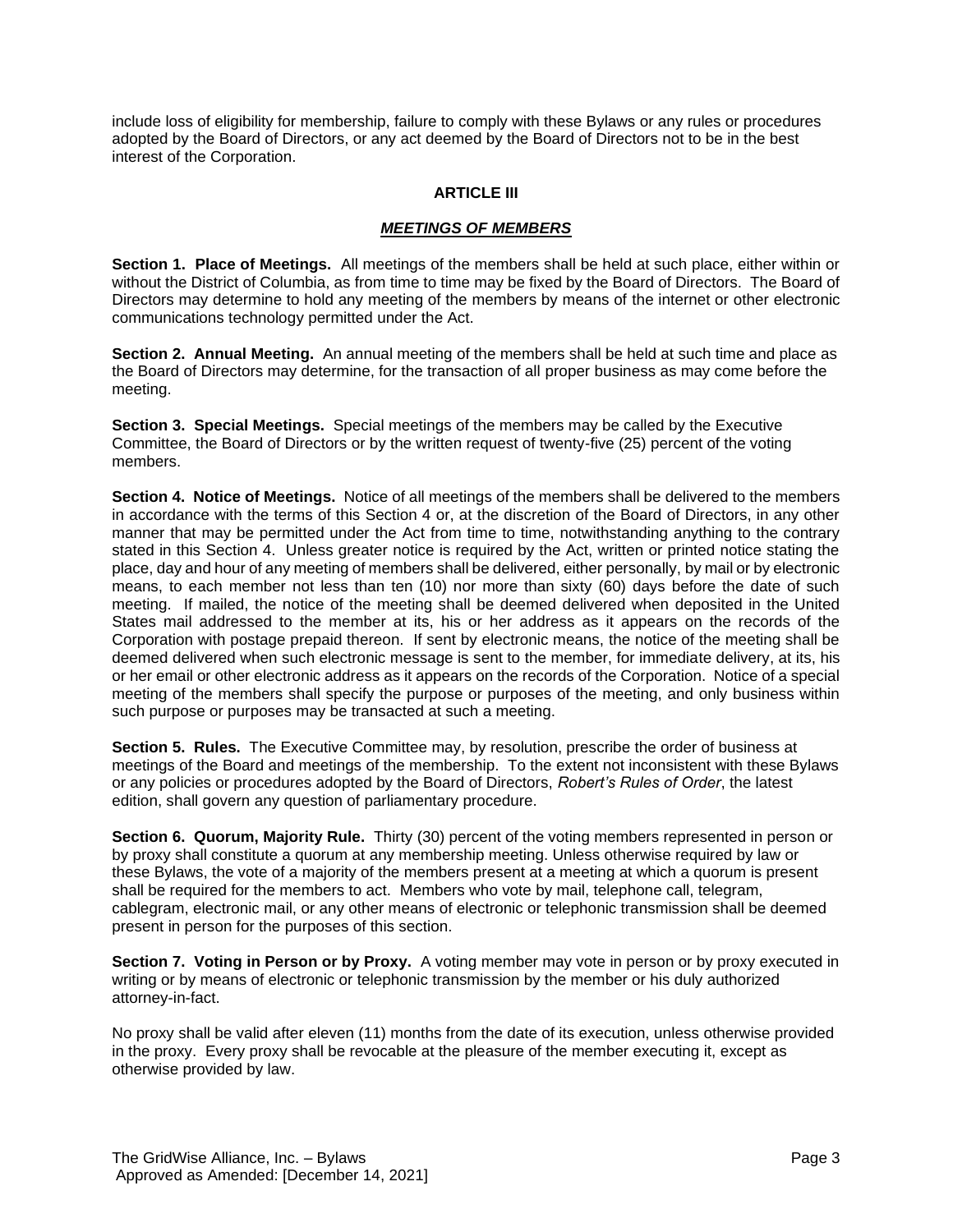**Section 8. Action Without a Meeting.** Any action required or permitted to be taken by the voting members at a meeting of the members may be taken without a meeting if the action is taken either by the action without meeting procedure or by the action by ballot procedure specified in the Act.

**Section 9. Representation of Members.** If any member wishes to be represented at one or more meetings of the Corporation (including Work Group meetings) by a consultant or other non-employee for purposes of making a presentation or otherwise representing the member or the member's views, the designated representative of the member must notify the meeting chair in writing at least two (2) days in advance of said meeting that such designated representative has been so authorized. The notice should be reasonably specific as to the scope of the authorization--for example, whether the scope is to make a specified presentation on behalf of the member at a specified meeting; to represent the member for all purposes, except voting, until further notice; or some other scope.

## **ARTICLE IV**

## *BOARD OF DIRECTORS*

**Section 1. General Powers.** The activities and affairs of the Corporation shall be managed by the Board of Directors.

**Section 2. Composition and Qualifications.** The Board of Directors shall consist of one designated representative each from no fewer than eleven (11) and no more than twenty-five (25) Full Members of the Corporation, as determined by the Board, together with the Chair of the Board, if he or she has appointed to that office by the Board of Directors and not first elected as a Director by the voting members, and any Director Emeritus, as determined by the Board, who shall serve in a non-voting capacity. The number of Directors may be increased or decreased from time to time by amendment to the Bylaws. No decrease in the number of Directors shall have the effect of shortening the term of any incumbent Director.

Elected Directors shall be designated representatives and senior executives of Full Members who are authorized to act on behalf of said member. A Director Transition Policy & Procedure will direct the Executive Committee or other named Committee to handle a Director's tenure on the Board, if he or she ceases to be formally associated with the Full Member by whom he or she was employed at the time of his or her election or appointment, or if his or her employer ceases to be a Full Member. Directors may not act by proxy on any matter. Directors need not be residents of the District of Columbia. Designated representatives of Associate and Affiliate Members shall not be eligible to serve on the Board of Directors.

**Section 3. Terms.** Except as otherwise provided herein, each Director may be elected to serve up to two (2) consecutive terms. A Director's term shall commence on January 1 and shall last for two (2) years or until the end of the meeting at which her or his successor has been elected and until such successor has qualified to serve on the Board. Director terms shall be staggered such that approximately one-third of the Directors shall be either re-elected or replaced every year. Directors that have served two consecutive terms must stay off of the Board for at least one year prior to potential re-election to the Board, unless elected or appointed as an officer and then only for as long as needed to fulfill the term of that office.

**Section 4***.* **No Compensation.** Unless otherwise specifically determined by the Board of Directors, the Corporation will not compensate Directors for their activities related to the Corporation and the Board of Directors including, but not limited to, their time, travel expenses or other direct expenses.

**Section 5***.* **Removal and Vacancies.** Any Director may at any time be removed with or without cause by a majority vote of the voting members. Any Director may resign at any time by delivering a signed notice to the Board or to the Chief Executive Officer of the Corporation. Such resignation shall be effective when the notice is delivered unless the notice specifies a later effective time. Unless otherwise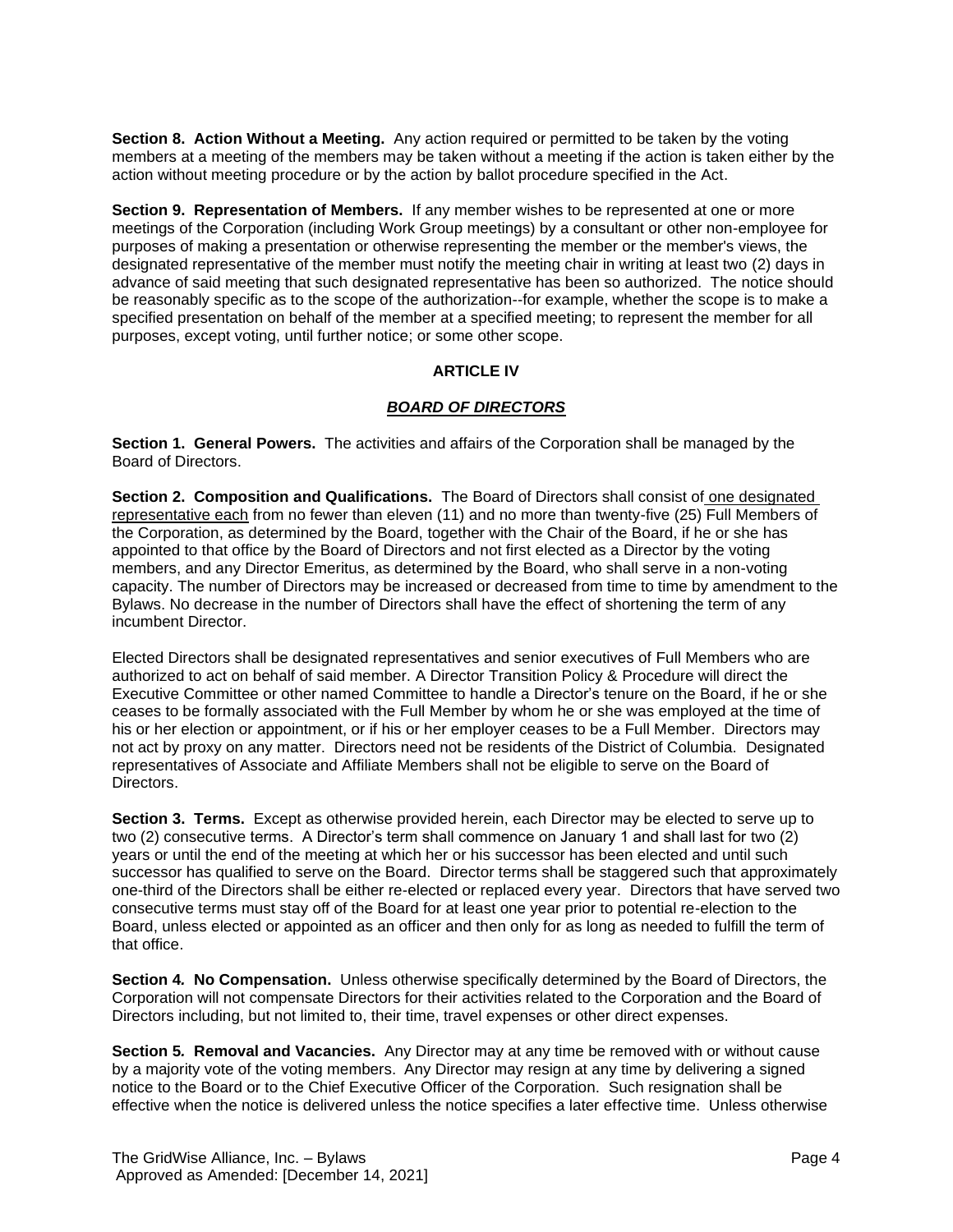specifically determined by the Board, any Director who fails to attend greater than fifty (50) percent of the meetings of the Board of Directors in any twelve (12) month period, shall be deemed to have resigned from the Board. Any vacancy occurring because of the death, removal, or resignation of a Director or the creation of new Director positions shall be filled by the Board of Directors for the unexpired term of such Director. A vacancy created by an increase in the number of Directors pursuant to Article IV, Section 2 shall be filled by the Board of Directors.

**Section 6. Nomination and Election to the Board.** Each year the Immediate Past Chair shall chair a Nominating Committee that shall develop a list of potential Board nominees for consideration by the Board. The Board will approve the official slate of Board candidates and submit them to the Full and Associate Members for election.

**Section 7. Election of the Board.** Directors shall be elected during December each year by a vote of the Full and Associate Members of the Corporation. The Board of Directors shall be entitled to designate a person as Director Emeritus.

**Section 8. Committees.** The Board of Directors may create one or more Committees and appoint Directors or such other persons as the Board designates to serve on such Committee or committees, provided, however, that (a) with respect to each Committee authorized to act on behalf of the Board of Directors or to bind the Corporation, (i) at least two Directors shall be Committee members, (ii) Directors shall constitute a majority of the Committee, and (iii) all Committee members shall serve at the pleasure of the Board of Directors, and (b) with respect to Committees not authorized to act on behalf of the Board of Directors or to bind the Corporation, (i) no Committee members need be sitting Directors, and (ii) the Committee may make recommendations to the Board of Directors or to the Corporation's officers. Committees created by the Board of Directors will develop and submit charters on an annual basis for review and approval.

The Board may create or authorize the creation of one or more advisory committees whose members need not be directors. An advisory committee shall not (a) be a committee of the Board; and (b) exercise any of the powers of the Board.

# **ARTICLE V**

## *MEETINGS OF THE BOARD OF DIRECTORS*

**Section 1. Regular Meetings.** Regular meetings of the Board of Directors shall be held no less than two (2) times annually. At the first such meeting following the annual election of Directors, which meeting shall constitute the annual meeting of the Board of Directors, the officers shall be elected. All regular meetings of the Board of Directors shall be held at such dates and times as from time to time may be fixed by the Board of Directors.

**Section 2. Special Meetings.** Special meetings of the Board of Directors may be called by the Chair or by a majority of the Board of Directors. Notice of a special meeting shall state the purpose of the meeting, and no other business shall be conducted at such a meeting. Attendance of a Director at any special meeting shall constitute a waiver of notice of such meeting, except when a Director attends a meeting for the express purpose of objecting to the transaction of any business because the meeting is not lawfully called or convened.

**Section 3. Notice.** Notice of all meetings of the Board of Directors shall be delivered to the Directors in accordance with the terms of this Section 3 or, at the discretion of the Board of Directors, in any other manner that may be permitted under the Act from time to time, notwithstanding anything to the contrary stated in this Section 3. Notice of regular meetings of the Board of Directors shall be given not less than twenty (20) days nor more than sixty (60) days before the date of such meeting by written or printed notice delivered personally or sent by mail or electronic means to each Director at his or her last mailing address, or last email or other electronic address, as the case may be, as shown on the records of the Corporation. Notice of special meetings of the Board of Directors shall be given at least forty-eight (48) hours before the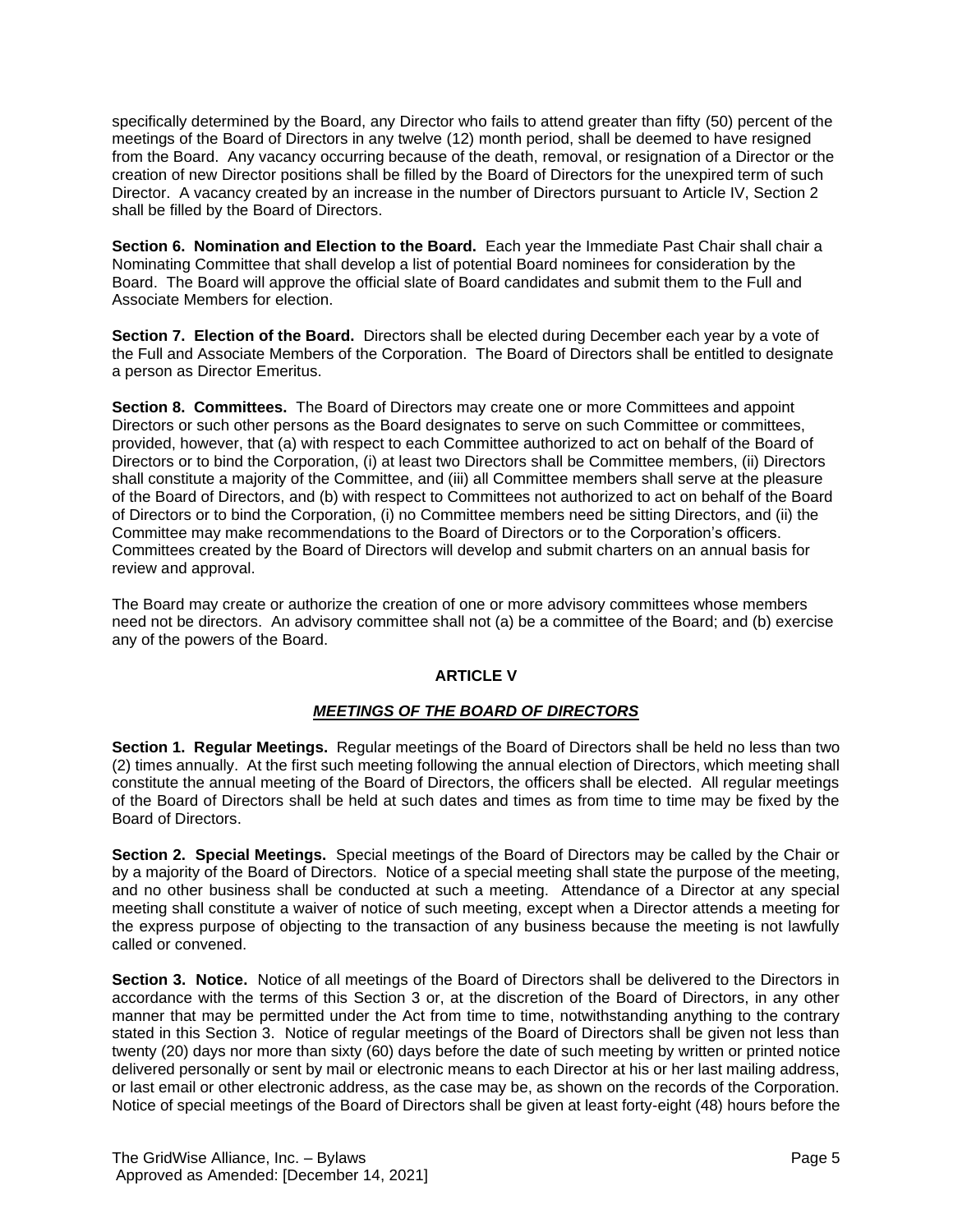day of the meeting. If mailed, the notice of the meeting shall be deemed delivered when deposited in the United States mail addressed to the Director at his or her address as it appears on the records of the Corporation with postage prepaid thereon. If sent by electronic means, the notice of the meeting shall be deemed delivered when an electronic message is transmitted to the Director at his or her email or other electronic address as it appears on the records of the Corporation.

**Section 4. Place of Meeting.** The Board of Directors may designate any place, either within or outside the District of Columbia, as the place of meeting for any regular or special meeting.

**Section 5. Quorum.** A majority of the number of all Directors elected and serving at the time of any meeting shall constitute a quorum for the transaction of business. Unless otherwise required by the Act, the act of a majority of Directors present at a meeting at which a quorum is present shall be the act of the Board of Directors. Less than a quorum may adjourn any meeting.

**Section 6. Action Without Meeting.** The Chair may submit issues to the Board of Directors for a vote by written consent. The Chair's submission to the Board of Directors may occur by mail or by electronic means, provided that, in order to constitute the action of the Board, unanimous written consent must be obtained in the form of one or more signed counterpart documents. Any action taken or resolution passed by unanimous written consent shall be reported at the next regular meeting of the Board of Directors. Notwithstanding the foregoing, the Board of Directors may take action without a meeting by any other procedure that may be permitted under the Act from time to time.

**Section 7. Meetings by Telephone.** A meeting of the Board of Directors may be held, and Directors may, if so determined by the Board of Directors, participate in any meeting of the Board of Directors, by means of a conference telephone or similar communications equipment by means of which all persons participating in the meeting can hear and speak to each other, and participation by such means shall constitute presence in person at such meeting and waiver of any notice requirements.

## **ARTICLE VI**

#### *OFFICERS*

**Section 1. Officers.** The Officers of the Corporation shall be a Chair of the Board, Vice-Chair, Chief Executive Officer, Secretary-Treasurer and Immediate Past Chair, all of whom except the Chair of the Board and Chief Executive Officer, either or both of whom may be appointed by the Board of Directors, must be elected Directors of the Corporation.

**Section 2. Nomination, Election and Term of Office.** At least thirty (30) days prior to the Annual Meeting of the Board of Directors, a Nominating Committee will provide to the Board of Directors a slate of nominees for officers each of whom shall, except as otherwise specifically permitted hereunder, be sitting Directors. The officers will be elected from among the nominees by the Board of Directors at the Annual Meeting of the Board and will serve two (2) year terms or until their successors have been duly elected and qualified.

**Section 3. Removal/Resignation.** Any officer of the Corporation may be removed by a majority vote of the Board of Directors whenever in its judgment the best interests of the Corporation would be served thereby. Any officer may resign at any time by written notice to the Chief Executive Officer or Secretary-Treasurer of the Corporation. A resignation is effective when delivered unless the notice specifies a future date.

**Section 4. Vacancies.** A vacancy in any office because of death, resignation, removal, disqualification or otherwise, may be filled by the Board of Directors for the unexpired portion of the term of said office.

**Section 5. Chair of the Board.** The Chair of the Board shall be the chief officer of the Corporation, as elected or appointed by the members of the Board of Directors of the Corporation. The Chair shall supervise the affairs of the Corporation subject to the ultimate management of the Corporation by the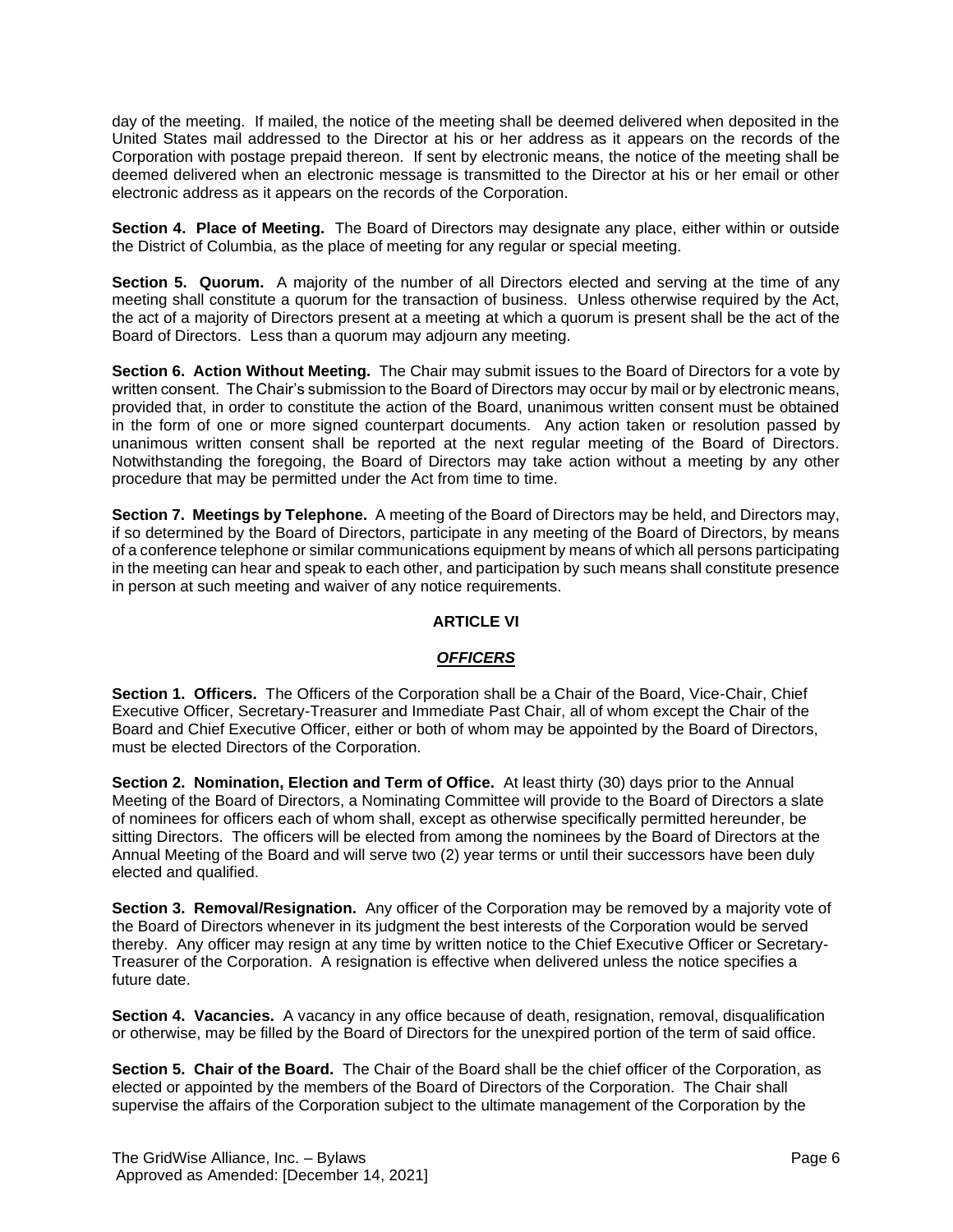Board of Directors. The Chair of the Board shall preside at all meetings of the members, the Board of Directors and the Executive Committee and shall assure that the policies of the Board of Directors are implemented. If the Chair is appointed by the Board of Directors without first being elected to the Board by the voting members, he or she must be either an owner or an employee of a Full Member.

**Section 6. Vice-Chair**. The Vice-Chair shall perform the duties and exercise the powers of the Chair in his/her absence or incapacity. The Vice-Chair shall perform such other duties as prescribed by the Board.

**Section 7. Chief Executive Officer.** The Chief Executive Officer shall report directly to the Board of Directors and the Executive Committee, shall be a primary public representative of the Corporation, shall be responsible for the Corporation's legislative efforts, and shall perform such other tasks as assigned by the Board or the Executive Committee.

**Section 8. Secretary-Treasurer.** The Secretary-Treasurer shall be responsible for preparation of the minutes of meetings of the Board of Directors and the members, and for maintaining and authenticating the records of the corporation required to be kept under § 29-413.01(a) and (e) of the District of Columbia Nonprofit Corporation Act of 2010. He or she shall give or cause to be given all notices in accordance with these Bylaws or as required by law, and, in general, shall perform all duties customary to the office of Secretary. The Secretary shall have custody of the corporate seal of the Corporation, if any; and he shall have authority to affix the same to any instrument requiring it; and, when so affixed, it may be attested by his signature. The Board of Directors may give general authority to any officer to affix the seal of the Corporation, if any, and to attest the affixing by his signature.

The Secretary-Treasurer also shall be responsible for all funds and securities of the Corporation and for the deposit and disbursements of all moneys in the name of the Corporation in such banks, trust companies or other depositories as shall be selected by the Board of Directors in accordance with these Bylaws. The Secretary-Treasurer shall remain fully advised as to the financial condition of the Corporation and shall regularly report to the Board of Directors on the finances of the Corporation and the adequacy of the accounting records of the Corporation. The Secretary-Treasurer shall also have such duties as may be prescribed by the Vice-Chair or the Board of Directors from time to time. The Secretary-Treasurer may delegate any duties as specified by the Board of Directors to the Executive Director of the Corporation.

**Section 9. Immediate Past Chair.** The Immediate Past Chair shall serve as member of the Executive Committee.

**Section 10. Professional Management.** The Executive Committee shall be authorized to engage the services of professional management for the Corporation, either directly as employees of the Corporation or indirectly through an independent contractor management services provider. The Corporation's Executive Director shall be responsible for the day-to-day operation of the Corporation, subject to the direction and control of the Board of Directors and the Executive Committee, as well as for coordinating the activities of the Work Groups organized to address the vision, mission and activities of the Corporation. The Executive Director shall keep or cause to be kept the minutes and books and records of the Corporation and shall send to each member of the Corporation copies of the agendas and minutes of each meeting of the members, the Board of Directors, the Executive Committee and any Work Group of the Corporation. The Executive Director or his or her designee will assist the Secretary-Treasurer by performing any delegated functions of the Secretary-Treasurer.

**Section 11. Compensation.** Officers, except for the Chief Executive Officer and the Executive Director, shall not be compensated for their services, but the Board may by resolution authorize payment of an officer's reasonable expenses of attendance at any Board or committee meeting or reimbursement of an officer's reasonable expenses incurred on behalf or for the benefit of the Corporation. The Chief Executive Officer, Executive Director and any management services organization shall be paid compensation in reasonable amounts as determined by the Board of Directors.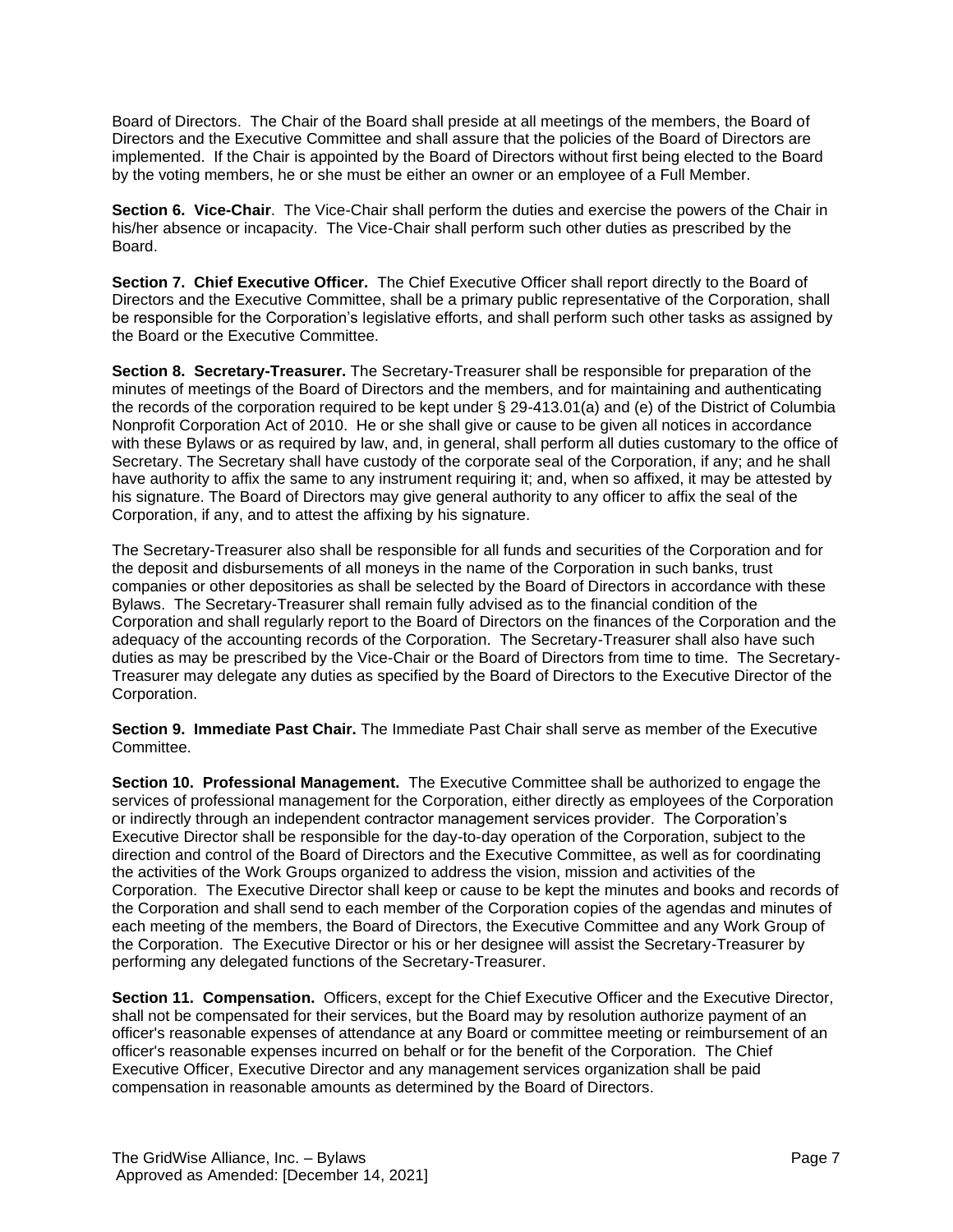## **ARTICLE VII**

#### *COMMITTEES*

**Section 1. Committees of the Board.** There shall be established, an Executive Committee of the Board. The Board of Directors may, by resolution adopted by the greater of a majority of the Directors in office when the action is taken, establish additional committees of the Board composed of at least two (2) members of the Board. The Board may make such provisions for appointment of the Chair of such committees, establish such procedures to govern their activities, and delegate thereto such authority as may be necessary or desirable for the efficient management of the property, affairs, business and activities of the Corporation; provided that the Board shall not delegate to any committee authority to: (1) adopt a plan of merger or consolidation, (2) authorize the voluntary dissolution of the Corporation, (3) elect, appoint, or remove any Director, or (4) adopt any amendment of the Articles of Incorporation or adopt, amend, or repeal the Bylaws. Unless otherwise specified in the resolution establishing a committee, the authority of additional committees of the Board shall continue until terminated by the Board of Directors, and a vacancy in a committee shall occur when a member thereof ceases to be a Director. Only Directors may serve as chair or members of committees of the Board. The Executive Committee shalll be composed of the elected officers of the Corporation as identified in these Bylaws, together with the Director Emeritus in a non-voting capacity. The Chair of the Board of Directors will serve as Chair of the Executive Committee. The Executive Committee will execute the decisions of the Board of Directors and will have authority to make interim decisions relating to the business of the Corporation when the Board is not in session, provided that all such actions are promptly reported to the Board of Directors. The Executive Committee shall meet at the call of the Chair, but not less frequently than semi-annually. In connection with it meetings, the Executive Committee shall follow procedural rules for Board of Directors meetings set forth in Article V hereof.

**Section 2***.* **Other Standing Committees.** The Board of Directors may designate such other Standing Committees as it deems necessary or appropriate to conduct the business and affairs of the Corporation. The chair and members of any Standing Committee shall be appointed by the Chair, with the approval of the Board of Directors.

**Section 3. Ad Hoc Committees.**The Board of Directors may designate such Ad Hoc Committees as it deems necessary or appropriate to conduct the business and affairs of the Corporation. The chair and members of any Ad Hoc Committee shall be appointed by the Chair, with the approval of the Board of Directors.

**Section 4. Work Groups.**The Board of Directors may designate Work Groups that will be tasked with making recommendations to the Board of Directors or the Executive Committee and carrying out priorities of the Board in specific areas. A member of the Board of Directors need not chair each Work Group, but each Work Group shall have assigned to it a member of the Board of Directors who shall serve as liaison between the Board and the Work Group. All members of the Corporation will be eligible to serve on Work Groups.

**Section 5. Advisory Groups.** The Chief Executive Officer may authorize the creation of Advisory Groups whose members need not be members of the Board of Directors. An Advisory Group shall not: (1) be a committee of the Board of Directors; and (2) exercise any of the powers of the Board of Directors.

## **ARTICLE VIII**

#### *MISCELLANEOUS*

**Section 1. Checks, Notes, Contracts.** The Board of Directors shall determine who shall be authorized from time to time on the Corporation's behalf to enter into agreements and to sign checks, drafts, other orders for payment of money, notes, other evidence of indebtedness, contracts, or other documents or instruments.